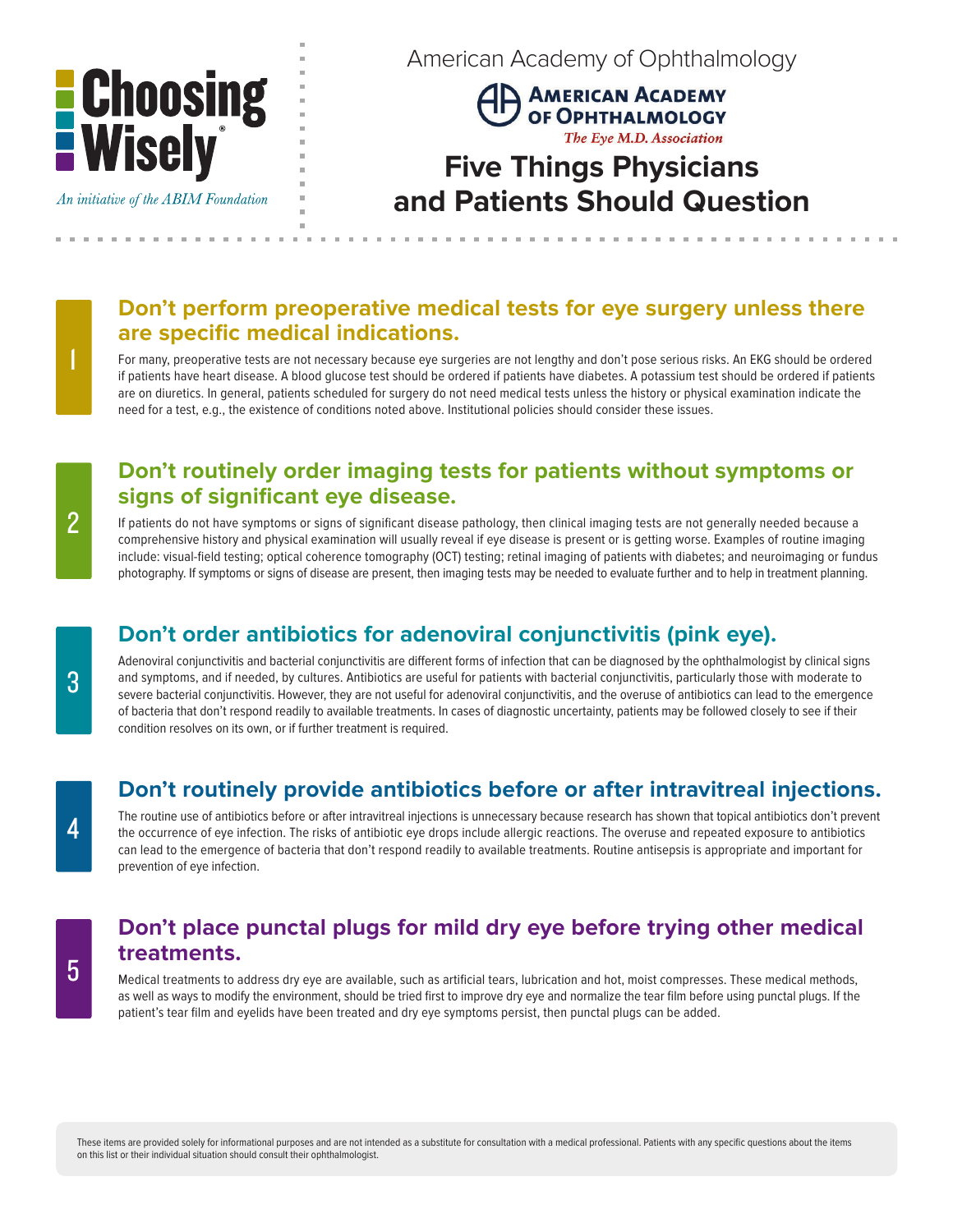### **How This List Was Created**

The American Academy of Ophthalmology's Medical Director of Health Policy and Health Policy Committee led the Academy's list development process. Members of the Health Policy Committee initially identified potential recommendations based on relevance, appropriateness and potential for improvement and efficiency. Through society notifications and newsletter notices, other ophthalmic organizations and subspecialty societies and members were invited to offer feedback and recommend ideas to be included in the final recommendations. Health Policy Committee members and the Medical Director of Health Policy reviewed the ideas and supporting evidence, and ranked them in order of potential impact. The top five recommendations were presented to the Academy's Board of Trustees for approval.

The American Academy of Ophthalmology's disclosure and conflict of interest policy can be found at www.aao.org.

#### **Sources**

Schein OD, Katz J, Bass EB, Tielsch JM, Lubomski LH, Feldman MA, Petty BG, Steinberg EP. The value of routine preoperative medical testing before cataract surgery. N Engl J Med [Internet]. 2000;342:168-75. Keay L, Lindsley K, Tielsch J, Katz J, Schein O. Routine preoperative medical testing for cataract surgery. Cochrane Database Syst Rev. 2012, Issue 3. Art. No.: CD007293. DOI: 10.1002/14651858.CD007293.pub3. Bartley GB, Narr BJ. Preoperative medical examinations for patients undergoing ophthalmic surgery. Am J Ophthalmol 1991; 112(6):725-7. Keay L, Lindsley K, Tielsch J, Katz J, Schein O. Routine preoperative medical testing for cataract surgery. Cochrane Database of Syst Rev. 2009, Issue 2. Art. No.: CD007293. DOI: 10.1002/14651858.CD007293.pub2. Imasogie N, Wong DT, Luk K, Chung F. Elimination of routine testing in patients undergoing cataract surgery allows substantial savings in laboratory costs. A brief report. Can J Anesth [Internet]. 2003; 50(3):246-8. Bass EB, Steinberg EP, Luthra R, Tielsch JM, Jowitt JC, Shoukey PD, Petty BG, Feldman MA, Steinwachs DM. Do ophthalmologists, anesthesiologists and internists agree about preoperative testing in healthy patients undergoing cataract surgery? Arch Ophthalmol [Internet]. 1995;113(10):1248-56. American Academy of Ophthalmology Preferred Practice Patterns Committee. Preferred Practice Pattern® Guidelines. Comprehensive Adult Medical Eye Evaluation [Internet]. San Francisco, CA: American Academy of Ophthalmology;2010 [cited 2012 28 Sep]. Available from: one.aao.org/CE/PracticeGuidelines/ PPP\_Content.aspx?cid=64e9df91-dd10-4317-8142-6a87eee7f517. American Academy of Ophthalmology Retina Panel. Preferred Practice Pattern® Guidelines. Idiopathic Macular Hole [Internet]. San Francisco, CA: American Academy of Ophthalmology; 2008 [cited 2012 28 Sep]. Available from: one.aao.org/CE/PracticeGuidelines/PPP\_Content.aspx?cid=6f2be59d-6481-4c64-9a3e-8d1dabec9ffa. American Academy of Ophthalmology Retina Panel. Preferred Practice Pattern® Guidelines. Age-Related Macular Degeneration [Internet]. San Francisco, CA: American Academy of Ophthalmology; 2008 [cited 2012 28 Sep]. Available from: one.aao.org/CE/PracticeGuidelines/PPP\_Content.aspx?cid=f413917a-8623-4746-b441-f817265eafb4. American Academy of Ophthalmology Retina Panel. Preferred Practice Pattern® Guidelines. Diabetic Retinopathy [Internet]. San Francisco, CA: American Academy of Ophthalmology; 2008 [cited 2012 28 Sep]. Available from: one.aao.org/CE/PracticeGuidelines/PPP\_Content.aspx?cid=d0c853d3-219f-487b-a524-326ab3cecd9a. Javitt JC, Canner JK, Frank RG, Steinwachs DM, Sommer A. Detecting and treating retinopathy in patients with Type 1 diabetes mellitus - A health policy model. Ophthalmology. 1990;97(4):483-95. Khalaf SS, Al-bdour MD, Al-Til MI. Clinical biomicroscopy versus fluorescein angiography: effectiveness and sensitivity in detecting diabetic retinopathy. E J Ophthalmol. 2007;17(1):84–88. McDonald HR, Williams GA, Scott IU, Haller JA, Maguire MA, Marcus DM. Laser scanning imaging for macular disease: a report by the American Academy of Ophthalmology. Ophthalmology [Internet]. 2007;114:1221-8. Wilkinson CP. The clinical examination. Limitations and overutilization of angiographic services. Ophthalmology. 1986;93(3):401-4. Wykes WN, Livesay S. Review of fluorescein angiographs performed in one year. Brit J Ophthalmol [Internet].1991;75(7):398–400. Macular Photocoagulation Study Group. Argon laser photocoagulation for neovascular maculopathy. Five-year results from randomized clinical trials. Arch Ophthalmol [Internet]. 1991;109(8):1109-14. Macular Photocoagulation Study Group. Laser photocoagulation of subfoveal neovascular lesions of age-related macular degeneration. Updated findings from two clinical trials. Arch Ophthalmol [Internet]. 1993;111(9):1200-9. Macular Photocoagulation Study Group. Laser photocoagulation for juxtafoveal choroidal neovascularization. Five-year results from randomized clinical trials. Arch Ophthalmol [Internet]. 1994;112(4):500-9. Early Treatment Diabetic Retinopathy Study Research Group. Photocoagulation for diabetic macular edema. Early Treatment Diabetic Retinopathy Study report number 1. Arch Ophthalmol [Internet]. 1985;103(12):1796-806. Early Treatment Diabetic Retinopathy Study Research Group. Focal photocoagulation treatment of diabetic macular edema. Relationship of treatment effect to fluorescein angiographic and other retinal characteristics at baseline: ETDRS report number 19. Arch Ophthalmol [Internet]. 1995;113(9):1144-55. American Academy of Ophthalmology Retina Panel. Preferred Practice Pattern® Guidelines. Conjunctivitis - Limited revision [Internet]. San Francisco, CA: American Academy of Ophthalmology; 2011 [cited 2012 Sep 28]. Available from: www.aao.org/ppp. Sheikh A, Hurwitz B. Antibiotics versus placebo for acute bacterial conjunctivitis. Cochrane Database Syst Rev 2006 Issue 2. Art No: CD001211. DOI: 10.1002/14651858.

2

CD001211.pub2.